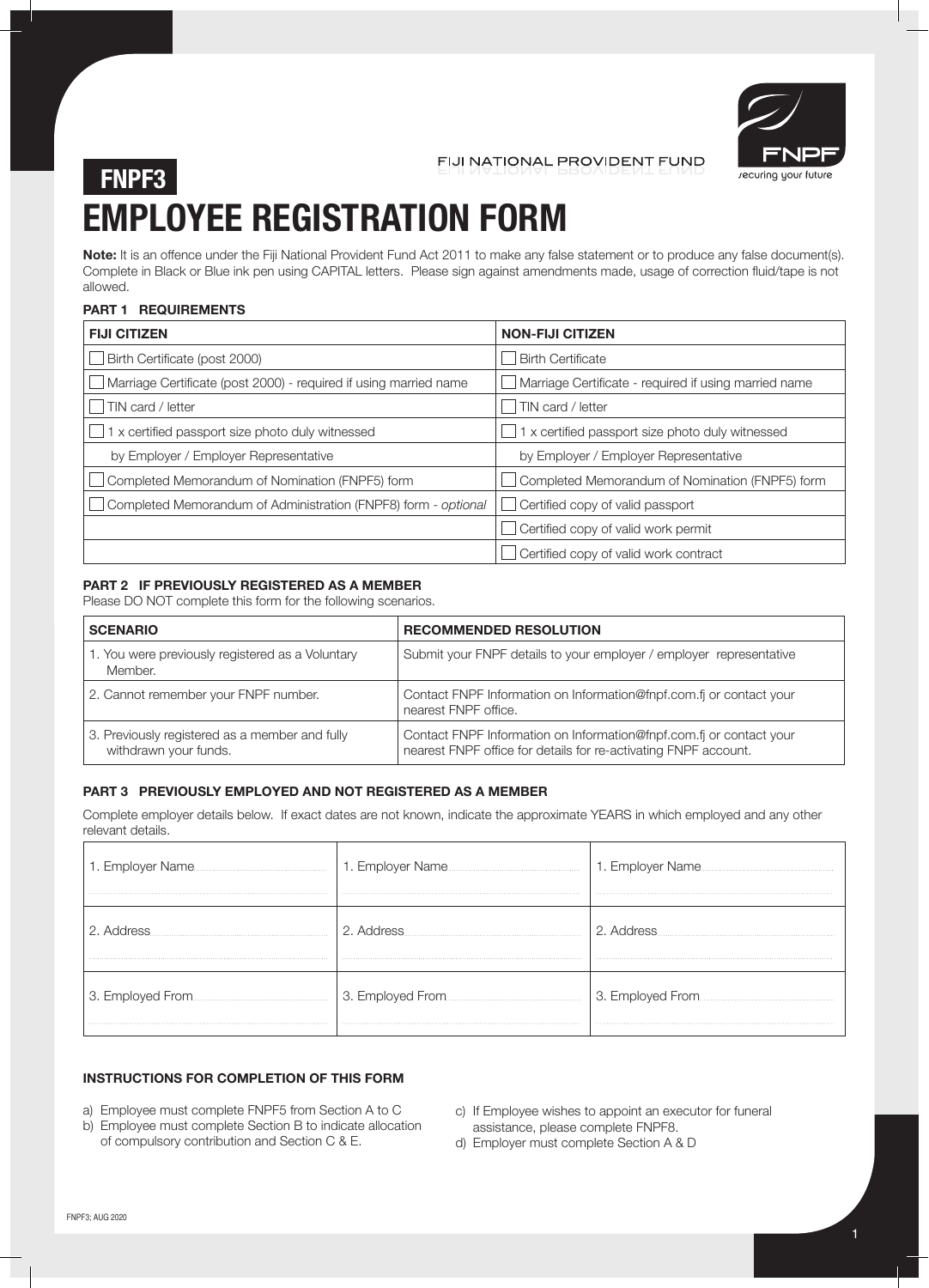## **SECTION A: DECLARATION**

I hereby declare that the information provided in this form is true and correct to the best of my knowledge and I indemnify the FNPF Board against any liability arising from the information given in this form, and I understand that I am responsible for the safekeeping and updating of any changes to my FNPF record including the loss of privileged information disseminated through my provided contact details.

| Name of Witness:                                                                                                                                                                 | Employer<br>Company                 | 1 passport size photo<br>of Member certified by                        |
|----------------------------------------------------------------------------------------------------------------------------------------------------------------------------------|-------------------------------------|------------------------------------------------------------------------|
| Address of Witness:                                                                                                                                                              | Stamp                               | Employer/Employer<br>Representative/Approved<br>delegated FNPF Officer |
| Designation of Witness:                                                                                                                                                          |                                     |                                                                        |
| Date:                                                                                                                                                                            |                                     |                                                                        |
| Must be completed Employer/Employer Representative/Approved delegated FNPF Officer<br>Left Thumbprint of Member                                                                  |                                     |                                                                        |
| <b>SECTION B: SUB-ACCOUNT ALLOCATIONS</b>                                                                                                                                        |                                     |                                                                        |
| An FNPF member may allocate a specified percentage of their contribution to their Preserved Account. The percentage must be more<br>than 70%.<br>Please tick your desired option |                                     |                                                                        |
| 30% General Account &<br>General Account<br><b>OR</b><br>(a)<br>b)                                                                                                               |                                     | $\%$                                                                   |
| 70% Preserved Account<br>Preserved Account (must not be less than 70%)                                                                                                           |                                     | $\%$                                                                   |
| Sum of General and Preserved percentages should equal 100%                                                                                                                       |                                     |                                                                        |
| <b>SECTION C: EMPLOYEE DETAILS</b>                                                                                                                                               |                                     |                                                                        |
| Applicant's Full Name (as in Birth and/or Marriage Certificate)<br>1. TIN No:<br>2. FNPF No:                                                                                     |                                     |                                                                        |
| (Office use only)                                                                                                                                                                |                                     |                                                                        |
| 3. Full Name:                                                                                                                                                                    |                                     |                                                                        |
|                                                                                                                                                                                  |                                     |                                                                        |
| 4. Father's Name:                                                                                                                                                                |                                     |                                                                        |
| 5. Mother's Name:                                                                                                                                                                |                                     |                                                                        |
| 7. Date of Birth (DD/ MM/YYYY):<br>6. Birth Registration Number:                                                                                                                 |                                     |                                                                        |
| Others<br>$\mathsf{M}% _{T}=\mathsf{M}_{T}\!\left( a,b\right) ,\ \mathsf{M}_{T}=\mathsf{M}_{T}\!\left( a,b\right) ,$<br>Married<br>F<br>9. Marital Status: Single<br>8. Gender:  |                                     |                                                                        |
| 10. Ethnicity<br>11. Religion                                                                                                                                                    | 12. Citizenship                     |                                                                        |
| <b>SECTION D: EMPLOYMENT DETAILS</b>                                                                                                                                             |                                     |                                                                        |
| 1. Employer Name:                                                                                                                                                                |                                     |                                                                        |
| 3. Date Started Work:<br>2. Employer Ref No:                                                                                                                                     |                                     |                                                                        |
| 5. Wage payment Frequency:<br>4. Occupation:                                                                                                                                     |                                     |                                                                        |
| <b>SECTION E: CONTACT DETAILS</b>                                                                                                                                                |                                     |                                                                        |
| 1. Residential Address:                                                                                                                                                          |                                     |                                                                        |
| 2. Postal Address:                                                                                                                                                               |                                     |                                                                        |
| 3. Email:                                                                                                                                                                        | access and FNPF mobile application? | Do you wish to use this email for your online portal                   |
| 4. Phone Contact:<br>a) Home                                                                                                                                                     | lΝ                                  |                                                                        |
| b) Mobile                                                                                                                                                                        |                                     |                                                                        |
| Do you wish to use this number for our SMS services?<br>c) Work                                                                                                                  |                                     | İΝ                                                                     |
| Email<br>5. Preferred Communication - (Please tick a box)<br>Mobile                                                                                                              | Postal                              |                                                                        |

FNPF3; AUG 2020 I understand that the above communication details will be used to communicate confidential information regarding my FNPF account. Member intitial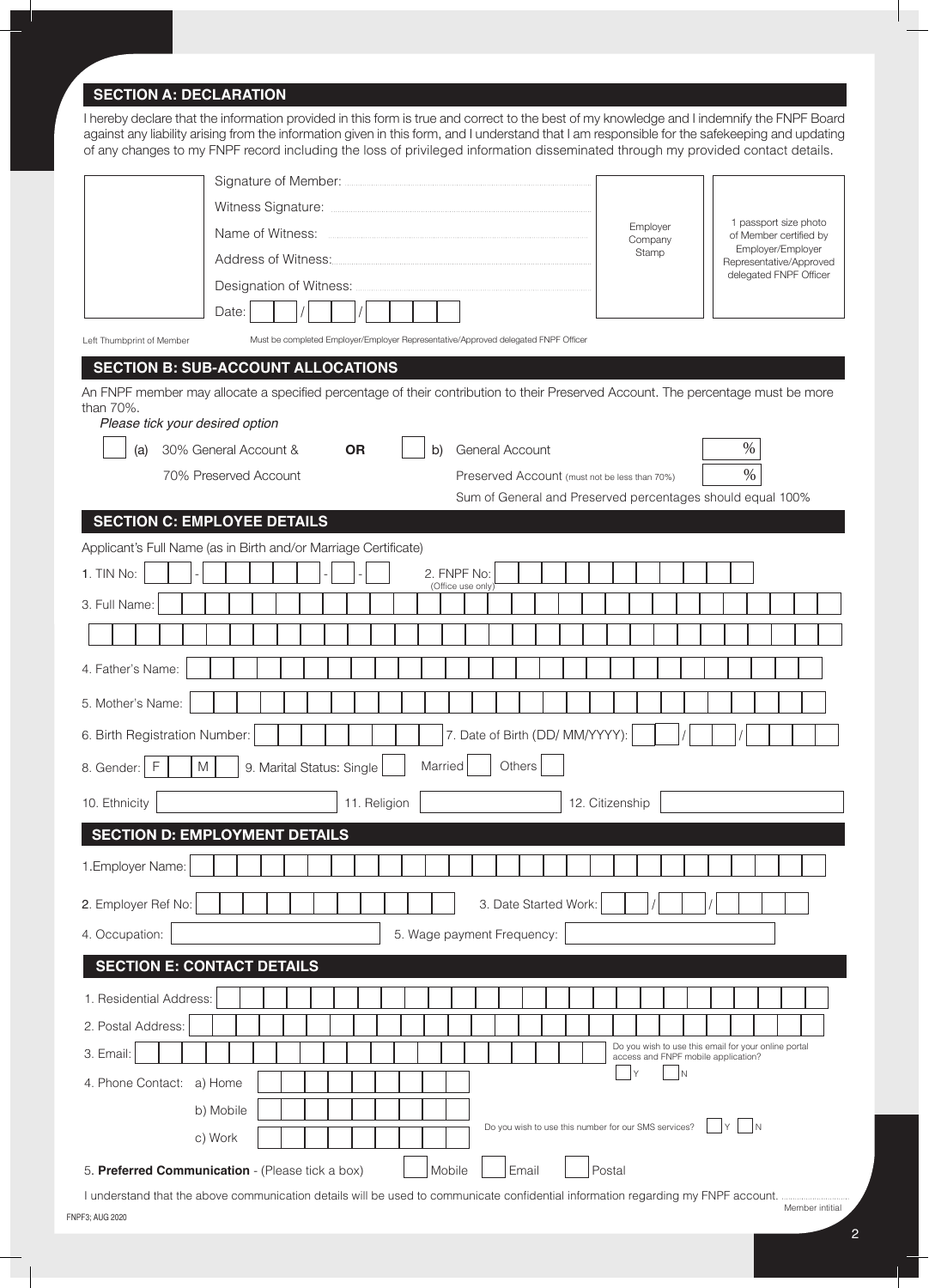# **FNPF8 MEMORANDUM OF ADMINISTRATION FORM**

This form gives the authority to the Fund to distribute part of your Special Death Benefit (SDB) to person(s) nominated below to be used for funeral expenses, in the event of your death.

- 1. This form is not compulsory. Should you wish to nominate an executor to receive part of your SDB for your funeral expenses, please complete Section A & B.
- 2. In the absence of a valid Memorandum of Administration form the Fund reserves the right to distribute part of the SDB as per its approved guideline.
- 3. A maximum amount of \$2,000 is payable to the nominated executor, nominated on the MOA, depending on the SDB premium deducted for the financial year.

### **INSTRUCTIONS FOR COMPLETION OF THIS FORM**.

- All sections of this form are to be duly completed.
- The witness must not be the nominee/executor
- The member must initial any cancellation or alteration to this form.
- The use of correction fluid is not allowed
- The nominated executor can be changed at anytime by the member.
- This form becomes invalid upon the death of the nominated executor for which the Fund reserves the right to distribute part of the Special Death Benefits for funeral expenses. This will be done in line with instruction 2 above.

### **PREFERRED DOCUMENTS**

- Latest birth certificate of member (post 2000)
- Latest birth certificate of nominated executor (post 2000)
- Valid Photo ID of the executor or nominee (FNPF/FRCS Joint ID Card, Drivers License, Voter ID, Passport)

**Note:** Please ensure photo ID is certified by any FNPF Officer, Provincial Administrator or Commissioner of Oath.

| <b>SECTION A: DECLARATION</b>                                              |                                                                                                                                                                                                                 |                           |
|----------------------------------------------------------------------------|-----------------------------------------------------------------------------------------------------------------------------------------------------------------------------------------------------------------|---------------------------|
| 1. Member Signature <b>Manual According to According Contract</b> 2. Date: |                                                                                                                                                                                                                 |                           |
|                                                                            |                                                                                                                                                                                                                 |                           |
| whatsoever including any loss of benefits to my nominees.                  | I hereby authorize Fiji National Provident Fund to pay part of my Special Death Benefit under the FNPF<br>Funeral Assistance policy to person nominated above. I indemnify the FNPF Board from any liabilities, | Left Thumbprint of Member |
|                                                                            | 4. Witness Signature: <b>Market A. Witness Signature:</b> Market A. Witness: <b>Market A. Witness Signature:</b> Witness: 2004                                                                                  |                           |
|                                                                            |                                                                                                                                                                                                                 |                           |
|                                                                            | 8. Date:                                                                                                                                                                                                        |                           |
| <b>SECTION B: EXECUTOR DETAILS</b>                                         |                                                                                                                                                                                                                 |                           |
|                                                                            |                                                                                                                                                                                                                 | 2. f/n                    |
|                                                                            |                                                                                                                                                                                                                 | M I                       |
|                                                                            |                                                                                                                                                                                                                 |                           |
|                                                                            |                                                                                                                                                                                                                 |                           |
|                                                                            |                                                                                                                                                                                                                 |                           |
|                                                                            |                                                                                                                                                                                                                 |                           |
| <b>OFFICIAL USE ONLY</b>                                                   |                                                                                                                                                                                                                 |                           |
|                                                                            |                                                                                                                                                                                                                 |                           |
| 13. Effective Date Received (DD/ MM/YYYY):                                 |                                                                                                                                                                                                                 |                           |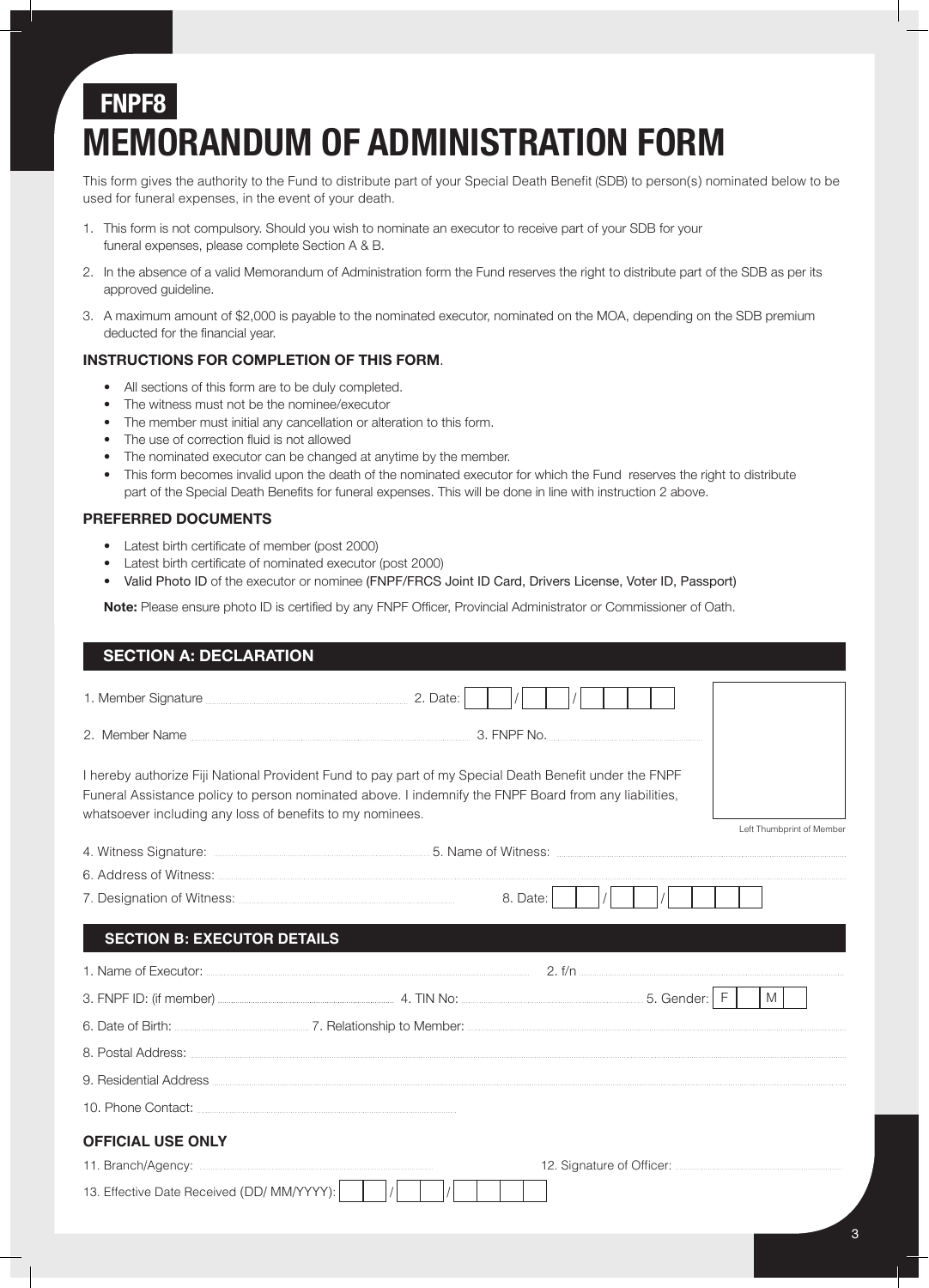

FIJI NATIONAL PROVIDENT FUND

# **MEMORANDUM OF NOMINATION FORM FNPF5**

**Note:** It is an offence under the Fiji National Provident Fund Act, 2011 to make any false statement or produce any false document(s) which he or she knows to be false in material particular.

Should you wish to nominate an Executor upon your death to access the death benefit for your funeral expenses, please complete a *Memorandum of Administration (MOA)* form and lodge with the relevant documents.

### **WHAT YOU SHOULD KNOW ABOUT A MEMORANDUM OF NOMINATION**

- 1. The Memorandum of Nomination instructs the FNPF how to pay your balance and entitlements upon your death. This form is a legal document and must be signed in the presence of a Witness.
- 2. A member's "WILL" does not supersede this nomination.
- 3. You must sign beside any cancellation or alterations made on the form. The use of correction fluid/tape is not permitted.
- 4. The nomination can be changed at any time you wish, however you are required to lodge a fresh nomination if you get married or re-married and in the event of existing nominess death since the stated grounds invalidates the existing nomination.
- 5. If your nomination is deemed invalid or you have not nominated anyone at the time of your death, then your savings will be paid to High Court for distribution.
- 6. If you wish to nominate more than 4 nominees, please complete an additional page and attach to the back of this form.
- 7. The total allocation of shares should add up to 100%.
- 8. Name of Nominee(s) and details to be printed as it appears on the Birth Certificate

### **INSTRUCTIONS FOR COMPLETION OF THIS FORM**.

### **SECTION 1 – DECLARATION**

Enter your details and signed where applicable.

The witnessing officer must be over the age of 18 and not nominated on the form. The following officers are the only authorized person(s) to sign as a Witness:

- 1. Justice of Peace
- 2. Commissioner of Oaths
- 3. District Officer
- 4. Employer / Authorized Employer Representative
- 5. FNPF Officer
- 6. Medical Practitioner
- 7. Minister of Religion
- 8. Bank Manager
- 9. Notary Public

### **SECTION 2 – MEMBER DETAILS**

Enter your details as per FNPF records

### **SECTION 3 – NOMINATION OPTIONS**

You have a choice whether to nominate or not. Please indicate your option by placing a tick in the appropriate box.

### **SECTION 4 – SCHEDULE OF PERSON(S) NOMINATED**

Enter the details of your nominee(s) in the appropriate columns. Ensure that the nominee share(s) is indicated in percentage (%)

### **PREFERRED DOCUMENTS**

We encourage the submission of Original or Certified copy of Post 2000 Birth Certificate of every person(s) nominated to allow accuracy of nominee(s) details being captured.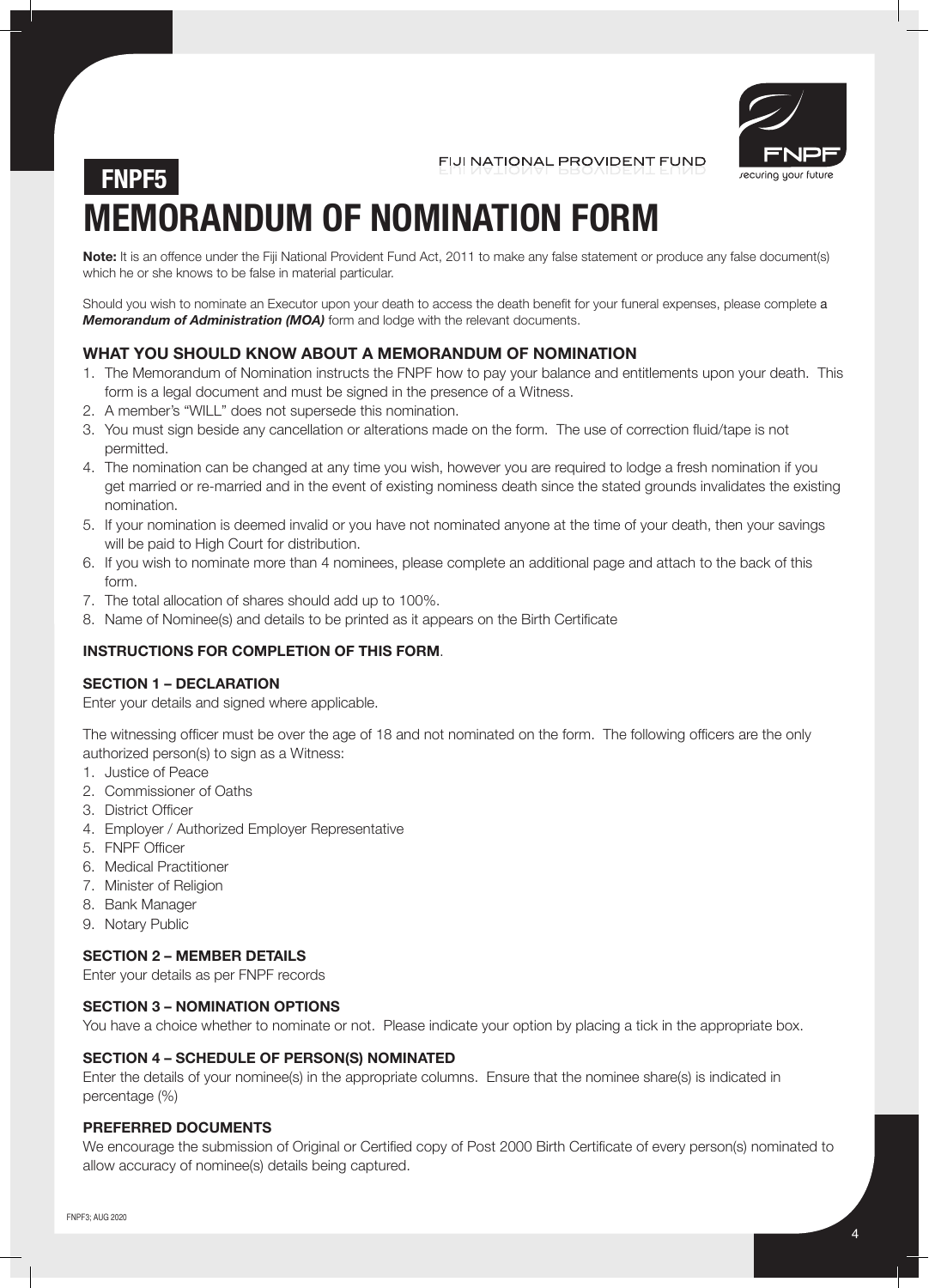| <b>SECTION 1: DECLARATION</b>                                   |                                                                                                                                                                                                                                                               |  |
|-----------------------------------------------------------------|---------------------------------------------------------------------------------------------------------------------------------------------------------------------------------------------------------------------------------------------------------------|--|
| Member Signature <b>Marine According to the Signature</b> Date: |                                                                                                                                                                                                                                                               |  |
|                                                                 | as his/her<br>Schedule of Nomination and he/she appeared to fully understand the meaning and effect thereof.                                                                                                                                                  |  |
|                                                                 |                                                                                                                                                                                                                                                               |  |
|                                                                 | Left Thumborint of Member                                                                                                                                                                                                                                     |  |
|                                                                 |                                                                                                                                                                                                                                                               |  |
|                                                                 |                                                                                                                                                                                                                                                               |  |
| <b>SECTION 2: MEMBER DETAILS</b>                                |                                                                                                                                                                                                                                                               |  |
| Applicant's Full Name (as in Birth and/or Marriage Certificate) |                                                                                                                                                                                                                                                               |  |
| 1. FNPF ID:                                                     | 2. TIN No:                                                                                                                                                                                                                                                    |  |
| 3. Full Name:                                                   |                                                                                                                                                                                                                                                               |  |
|                                                                 |                                                                                                                                                                                                                                                               |  |
| <b>SECTION 3: NOMINATION OPTION</b>                             |                                                                                                                                                                                                                                                               |  |
|                                                                 | Please indicate your option by placing a tick $\langle \rangle$ in the box next to the appropriate option.                                                                                                                                                    |  |
|                                                                 | PART 1 I hereby nominate the person(s) named in the schedule below to receive, in the event of my death, the share(s) set down<br>against their respective name(s) of the amount then standing to my credit in the Fiji National Provident Fund.              |  |
|                                                                 | <b>PART 2</b> I do not desire to nominate any person to receive, in the event of my death, the amount standing to my credit in the Fiji                                                                                                                       |  |
| the disposal of these in accordance with the laws.              | National Provident Fund. I understand that, in the event of my death, the amount so standing will be paid to the High Court for                                                                                                                               |  |
| <b>SECTION 4: SCHEDULE OF PERSONS NOMINATED</b>                 |                                                                                                                                                                                                                                                               |  |
|                                                                 | Please write clearly and legibly in dark ink                                                                                                                                                                                                                  |  |
| 1. Name of Nominee:                                             |                                                                                                                                                                                                                                                               |  |
|                                                                 | Date of Birth: <b>Maria According to Member: According to Member:</b> Share: <b>Share: According to Member:</b> 2014                                                                                                                                          |  |
|                                                                 |                                                                                                                                                                                                                                                               |  |
|                                                                 | Residential Address <b>Contract Contract Contract Contract Contract</b> Phone Contact:                                                                                                                                                                        |  |
|                                                                 |                                                                                                                                                                                                                                                               |  |
|                                                                 |                                                                                                                                                                                                                                                               |  |
|                                                                 |                                                                                                                                                                                                                                                               |  |
|                                                                 | Residential Address <b>Exercise Contact:</b> Phone Contact: <b>Contact:</b> 2014                                                                                                                                                                              |  |
|                                                                 |                                                                                                                                                                                                                                                               |  |
|                                                                 |                                                                                                                                                                                                                                                               |  |
|                                                                 |                                                                                                                                                                                                                                                               |  |
|                                                                 | Residential Address <b>Executive Contact:</b> Phone Contact: <b>Contact:</b> Phone Contact: <b>Contact:</b> Phone Contact: <b>CONSIDENTIAL PHONE CONTACT:</b> Phone Contact: <b>CONSIDENTIAL PHONE CONTACT:</b> Phone Contact: <b>CONSIDENTIAL PHONE CONT</b> |  |
|                                                                 |                                                                                                                                                                                                                                                               |  |
|                                                                 |                                                                                                                                                                                                                                                               |  |
|                                                                 |                                                                                                                                                                                                                                                               |  |
|                                                                 | Residential Address <b>Executive Contract:</b> Phone Contact: <b>Address Contract:</b> Phone Contact:                                                                                                                                                         |  |

Ш